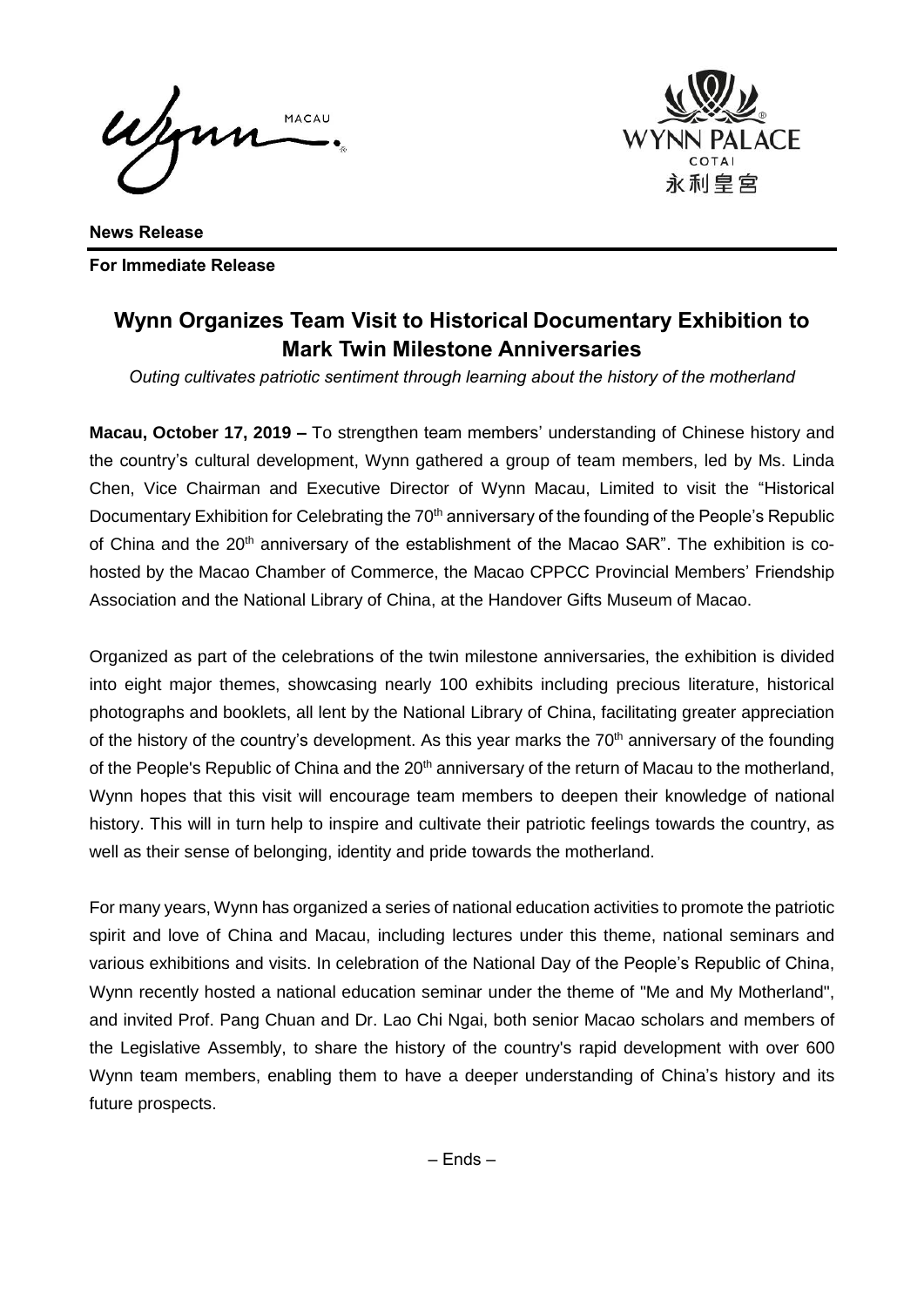Wynn MACAU



**Photo caption:**



Wynn gathers a group of team members to visit the "Historical Documentary Exhibition for Celebrating the 70<sup>th</sup> anniversary of the founding of the People's Republic of China and the 20<sup>th</sup> anniversary of the establishment of the Macao SAR".